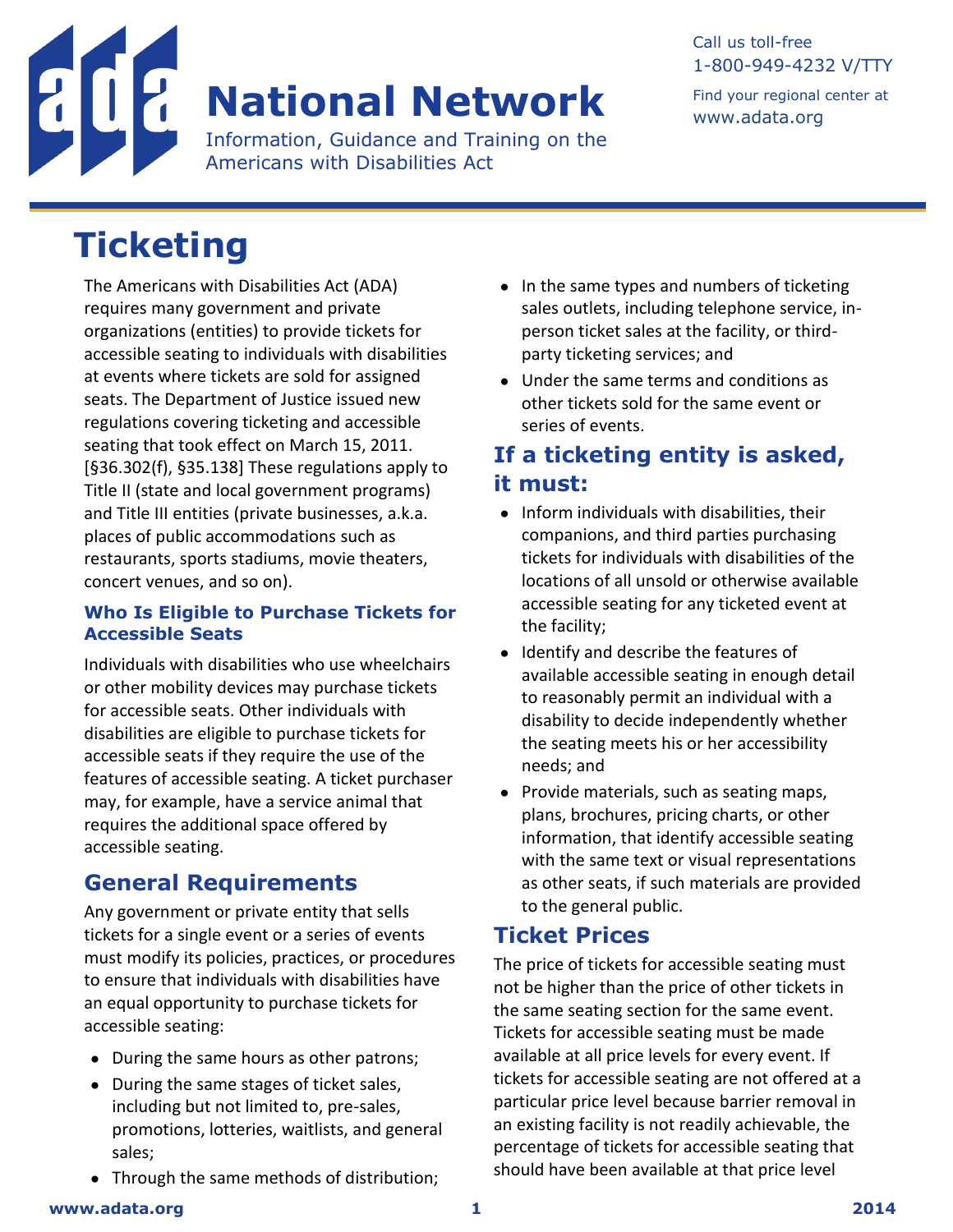must be offered for purchase, at that price level, in a nearby or similar accessible location. The percentage is determined by the ratio of the total number of tickets at that price level to the total number of tickets for sale overall.

**Ticketing**

#### **Purchasing Multiple Tickets**

A patron who buys a ticket for an accessible seat must be allowed to purchase three additional tickets for seats next to the wheelchair space, provided that the seats are available at the time of purchase. Such seats may include wheelchair spaces.

If fewer than three additional adjacent seats are available for purchase, the patron with disabilities must be offered tickets for seats that are as close as possible to the accessible seats.

If there is a limit to the number of tickets any patron may purchase, patrons with disabilities must be offered the same number of seats as patrons without disabilities, including the ticket for the wheelchair space.

In all cases, if a group includes one or more individuals who need to use accessible seating, the group must be placed so they can sit together whenever possible.

If it is necessary to divide the group, it should be divided so that the people in the group who require accessible seats are not isolated from the group.

### **Hold and Release of Tickets for Accessible Seating**

Tickets for accessible seating may be released for sale to individuals without disabilities only when:

- All non-accessible tickets (excluding luxury boxes, club boxes, or suites) have been sold; or
- All non-accessible tickets in a designated seating area have been sold, and the tickets for accessible seating are being released in the same designated area; or
- All non-accessible tickets in a designated price category have been sold and the tickets

for accessible seating are being released within the same designated price category. A facility is never required to release tickets for accessible seating to individuals without disabilities.

When series tickets are sold out and the accessible seating is released for sale to individuals without disabilities, the entity must have a procedure to prevent automatically reassigning the accessible seating to individuals without disabilities for future series, so that accessible seating is available to individuals with disabilities for future series.

When series tickets with an ownership right in accessible seating areas are given up or returned, the entity selling tickets must make a reasonable effort to make them available to individuals with disabilities who need accessible seating.

#### **Ticket Transfer**

Individuals with disabilities who hold tickets for accessible seating must be permitted to transfer tickets to third parties under the same terms and conditions as other patrons holding the same type of tickets. This rule applies to both single event and series tickets.

## **Secondary Ticket Market**

Policies, practices, or procedures regarding the use of tickets acquired in the secondary ticket market must be the same for individuals with and without disabilities.

If an individual with a disability acquires a ticket or ticket series to inaccessible seating through the secondary market, the individual must be allowed to exchange the ticket for an accessible seat in a comparable location if one is available at the time the individual presents the ticket.

#### **Prevention of Fraud**

Individuals with disabilities are not required to provide any proof of disability when purchasing a ticket for accessible seating. For the sale of single-event tickets, sellers may only ask whether the ticket is for an individual who has a disability